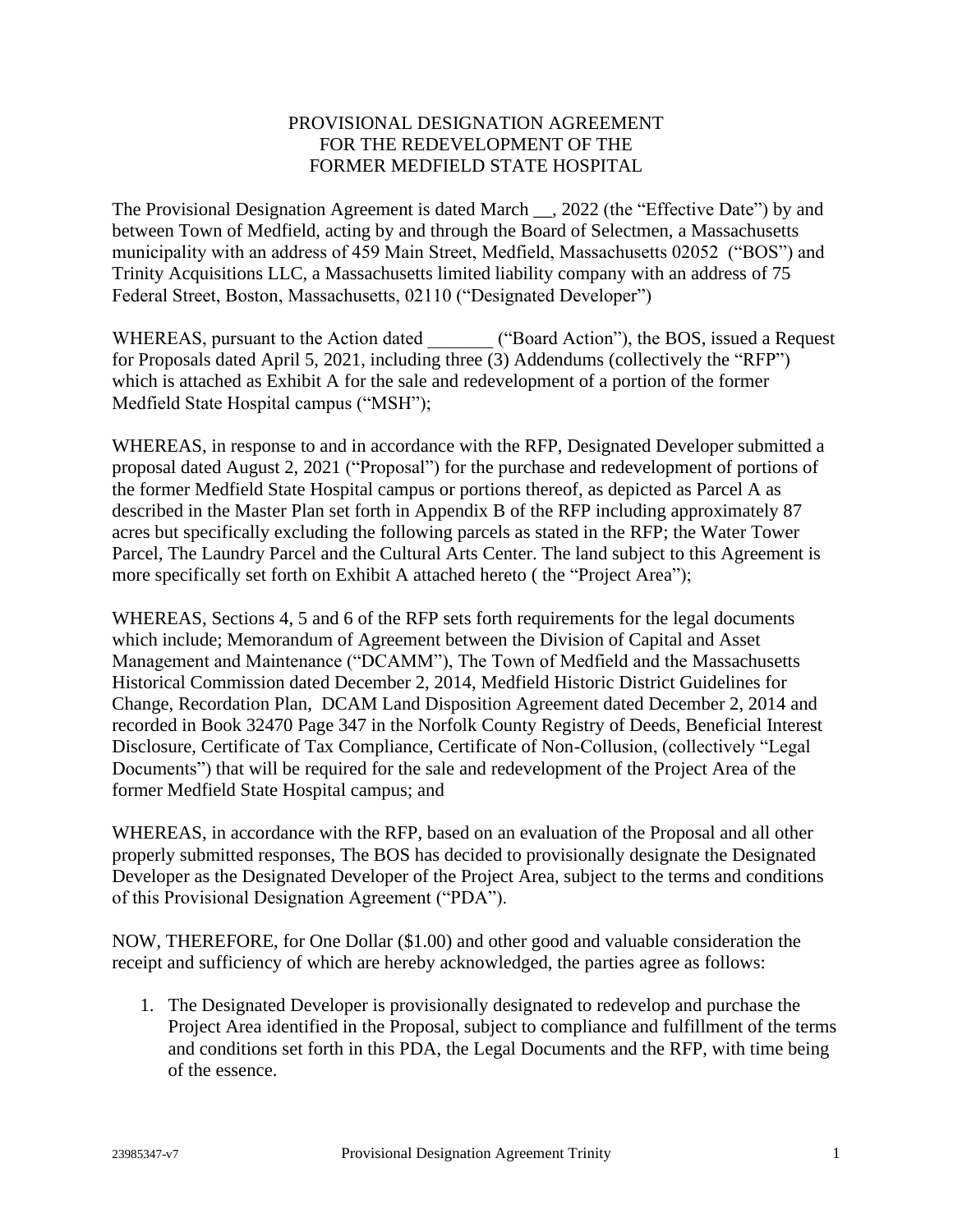- 2. The Designated Developer shall, at its sole cost and expense, develop the Project Area substantially in accordance with the RFP, the Proposal, the terms and conditions of this PDA, and the terms and conditions of the Legal Documents (as specified in the RFP) for the uses, programs, buildings and improvements described in the Proposal (the "Project"). In furtherance, and not in limitation, of the foregoing:
	- a) The Project will consist of: the certified historic rehabilitation of up to 33 buildings into a maximum of 334 rental apartment homes with 25% being affordable (with 10% of the affordable units having an artist preference set aside if permitted by DHCD) to residents of 80% of area median income, related open space, amenities and pedestrian and traffic circulation and parking all as more fully set forth in the Proposal, specifically, Tab A, Development Plan and Narrative including sketch plans, except as may be modified by this PDA and the LDA.
	- b) The Board Action authorizes a sale. However, said Board Action is specifically contingent upon approval of the Town Meeting of the Town of Medfield as set forth in the RFP which Town Meeting the Board shall call for on or before June 30, 2022 (the "Town Meeting").
- 3. The Designated Developer paid a \$10,000.00 deposit (the "Proposal Deposit") at the time of submission of the Proposal pursuant to the RFP. The Designated Developer acknowledges and agrees that upon execution of this PDA, the Proposal Deposit is nonrefundable except in the event of a default by the Town, but which is applicable to the Purchase Price (as defined herein). A negative vote of Town Meeting shall not be considered a default by the Town nor shall the failure of the Town to agree to final terms of an LDA be considered a default by the Town.
- 4. The Designated Developer shall pay up to \$500,000 to fund the Town's reasonable third party expenses during the "Due Diligence Period" and through commencement of construction of the project following the date the Project Area is sold to the Designated Developer. Said costs include, but are not limited to, peer review consultant fees, administration, implementation and completion of the requirements of the RFP, Selection Process, negotiation of PDA, and the negotiation and execution of the Legal Documents, costs and expenses associated with holding a Special Town Meeting as contemplated hereunder, engineering, legal, project management and project oversight, including consulting with subject matter experts as determined by the Town to determine project impacts (collectively "Project Expenses"). Upon execution hereof, the Designated Developer will provide an initial deposit of \$50,000 for Project Expenses into the Town's designated consultant account. In the event the account drops to \$10,000 the Designated Developer shall replenish the account back up to \$50,000. Each payment required hereunder related to Project Expenses shall be a "Project Expense Payment." In addition to the foregoing and simultaneously with execution of this PDA, the Designated Developer shall pay to the Town the amount of \$25,000.00 ("PDA Payment") to be used by the Town to reimburse it for the Town's expenses incurred to date during this disposition process.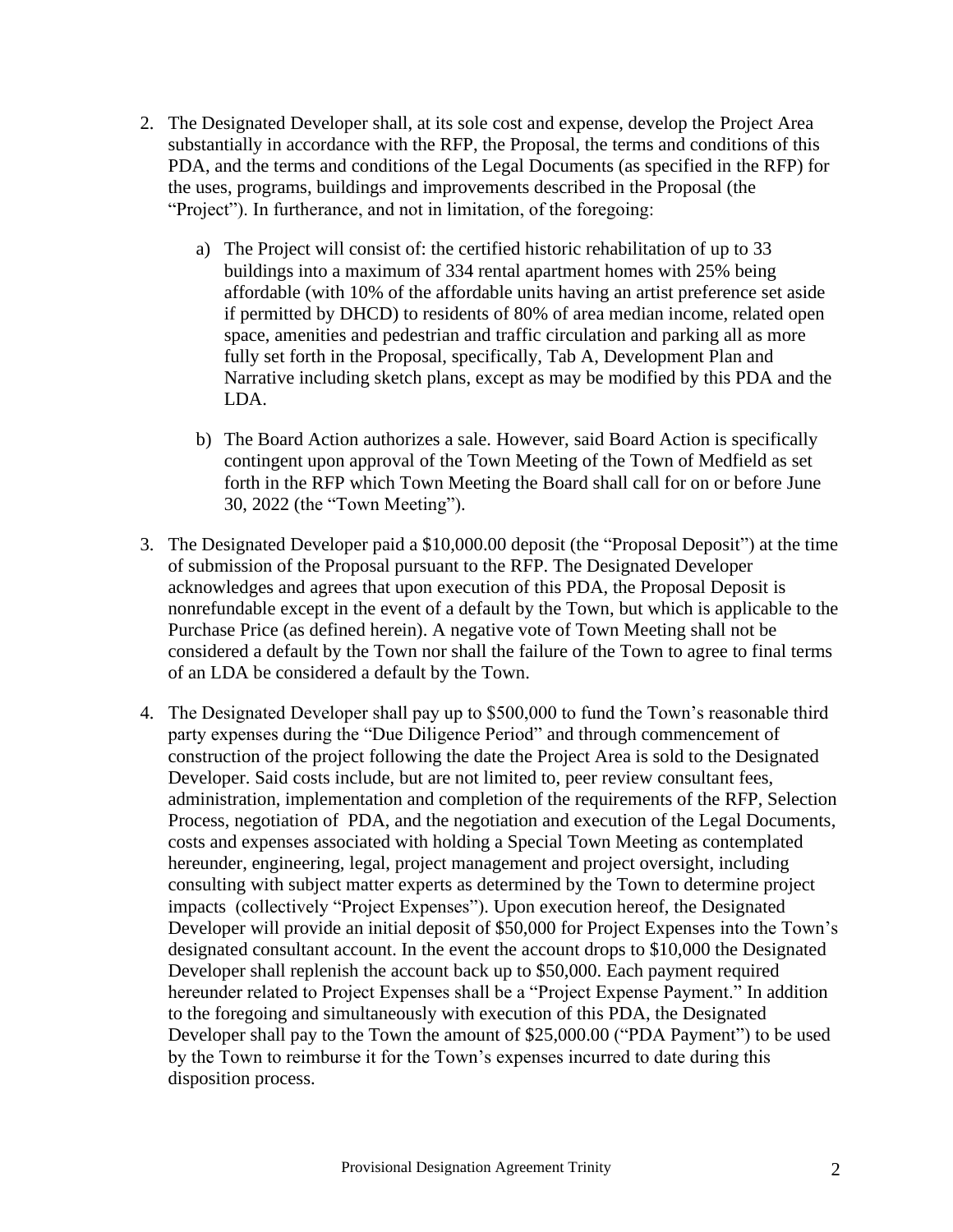5. The Designated Developer must conduct its own investigation, review and analysis of all aspects of the suitability of the Project Area for its Project, including without limitation, physical and environmental conditions, utilities, access, title, easements, encumbrances, restrictions, zoning, permits and approvals and all other legal considerations, during the period commencing on the Effective Date and ending on the earlier of (i) the date that the signed LDA (as defined herein) is released from escrow as provided for in Paragraph 10, or (ii) fourteen (14) days after the Town Meeting (the "Due Diligence Period"). Notwithstanding the foregoing, the application for any permits or approvals that the Designated Developer determines during the Due Diligence Period are necessary for the construction of the Project, shall not be made until after the Town Meeting and the release of the LDA from escrow and thereafter receipt of those permits and approvals shall be a condition of the Designated Developer purchasing the Project Area. This shall be specifically reflected in the LDA.

The specific procedures for the title investigation are set forth in Paragraph 6 below. The Designated Developer will be required to execute the Town's standard Right of Entry and License for site assessment purposes in the form attached hereto as Exhibit C ("License") prior to accessing or being allowed to perform physical investigations of the Project Area. The License will require the Designated Developer to provide, as an attachment, a specific scope of work and detailed work plan for all activities to be conducted on or in the Project Area during the Due Diligence Period. Failure to sign the License shall not extend the Due Diligence Period and nothing contained in the License shall be deemed to extend the Due Diligence Period or modify the terms and conditions of this PDA. The Designated Developer may terminate this PDA by written notice to the Town at any time prior to the expiration of the Due Diligence Period. In the event of a termination of this PDA prior to the expiration of the Due Diligence Period, and in accordance with the terms of this PDA, then, following a final accounting by the Town, so much of the Project Expenses as remain unspent or unallocated, if any, shall be returned to the Designated Developer. Upon the expiration of the Due Diligence Period if the Designated Developer shall not have terminated this PDA, the PDA Payment shall be nonrefundable unless failure to close is a result of a default by the Town in which case any unused portion of the PDA Payment or the Project Expense Payment shall be returned to the Developer and neither party shall have further recourse against the other in law or at equity.

- 6. During the period commencing on the Effective Date of this PDA and ending at 5:00 p.m. EST on the 60th day thereafter ("Title Examination Period"), the Designated Developer shall be permitted to examine title to the Project Area. The procedures for reviewing title shall be the following:
	- a) On or before the expiration of the Title Examination Period, the Designated Developer shall notify the Town in writing ("Title Defects Notice") of any matters of record or survey matters disclosed on a current survey of the Project Area to which the Designated Developer objects, if any (such matters to which the Designated Developer objects are referred to as "Disallowed Encumbrances"). If the Designated Developer fails to so notify the Town timely with a Title Defects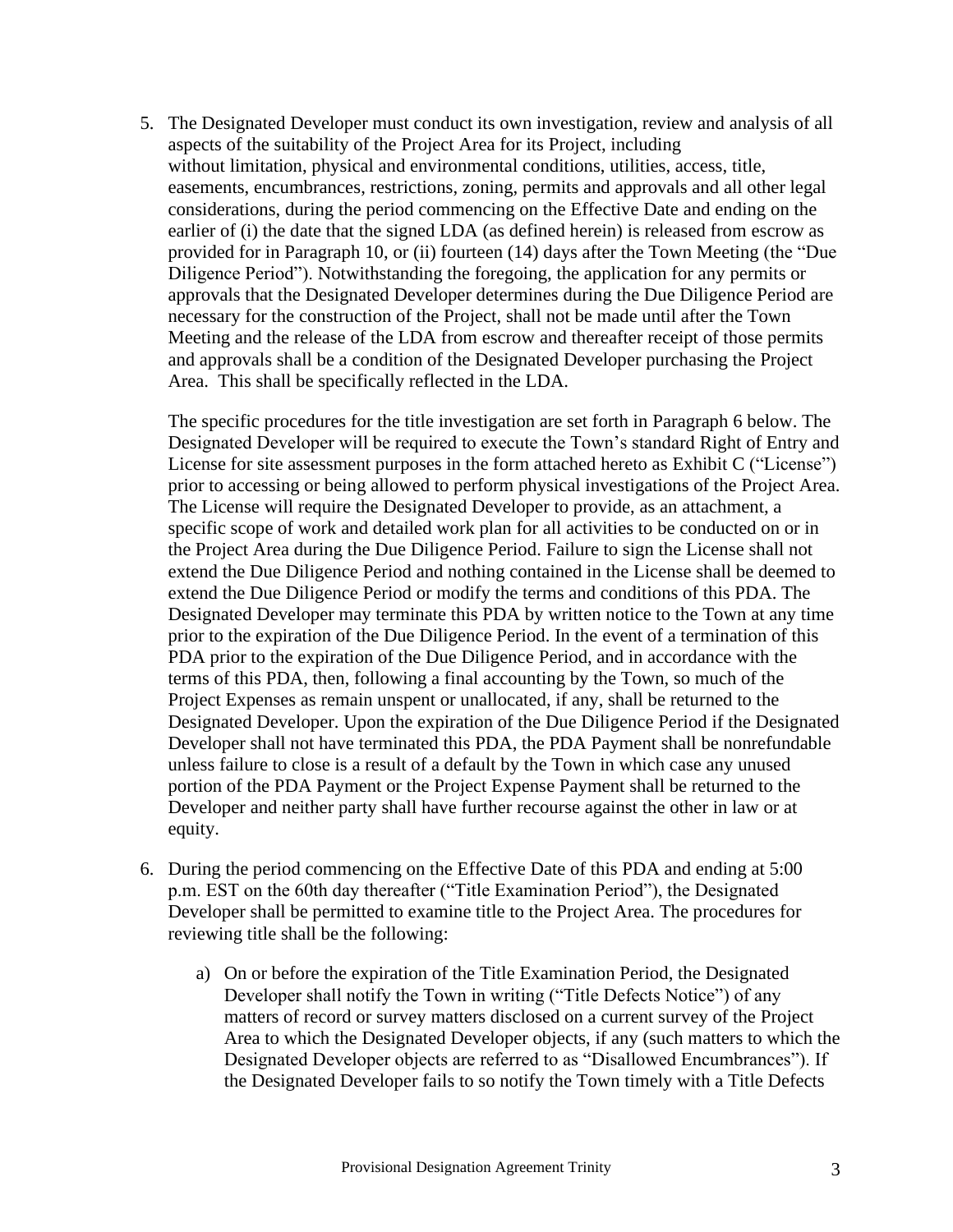Notice, then this contingency shall be deemed waived by the Designated Developer.

- b) All title and survey matters relating to the Project Area, other than the Disallowed Encumbrances, shall be deemed to have been waived by the Designated Developer, and the Designated Developer shall accept the Project Area under the Land Disposition Agreement (as specified in the RFP) subject to such title exceptions (such title exceptions are referred to as "Permitted Encumbrances"). Notwithstanding the foregoing, the Designated Developer shall have the right to run title between the end of the Due Diligence Period and the Time for Performance (as defined herein) in accordance with the terms and conditions of the Legal Documents.
- c) Within 15 days of receipt of a Title Defects Notice (if any), the Town shall provide the Designated Developer with notice ("Town's Cure Notice"), which notice shall indicate the Disallowed Encumbrances that the Town intends to cure, if any and the cure of such items shall be a condition of Designated Developer's obligation to close.
- d) In the event the Town's Cure Notice does not include all of the Disallowed Encumbrances, the Designated Developer shall have the right by notice to the Town within 15 days of receipt by the Designated Developer of the Town's Cure Notice to terminate this PDA. In the event the Designated Developer does not elect to terminate this PDA, those Disallowed Encumbrances which were not included in the Town's Cure Notice as Disallowed Encumbrances which the Town intended to cure shall thereafter be deemed Permitted Encumbrances. [**In such event, the only title exceptions which shall continue to be deemed Disallowed Encumbrances shall be those matters set forth in the Legal Documents as Disallowed Encumbrances.**] Nothing in this PDA shall require the Town to make any efforts or to spend any monies to remove any title exception or encumbrance with respect to the Project Area.
- 7. The opportunity for the Designated Developer to undertake due diligence during the Due Diligence Period shall not be construed to mean that the Project Area will be sold in anything other than its "AS IS" "WHERE IS" condition, which the Designated Developer understands and accepts.
- 8. The Designated Developer shall provide to the Town information based upon the Due Diligence for the Town to determine, what, if any, public infrastructure improvements will be required in order for the project to be undertaken and completed. The information the Town requires is set forth on Exhibit B.
- 9. During the Due Diligence Period the Town shall be obligated to undertake the following: (a) complete the process to allow for the Project to be presented at the Town Meeting in accordance with the schedule attached hereto, and (b) notify the Designated Developer of any material, reports, studies and the like (collectively the "Town Meeting Materials") that are required for Town Meeting, in sufficient time to allow the Designated Developer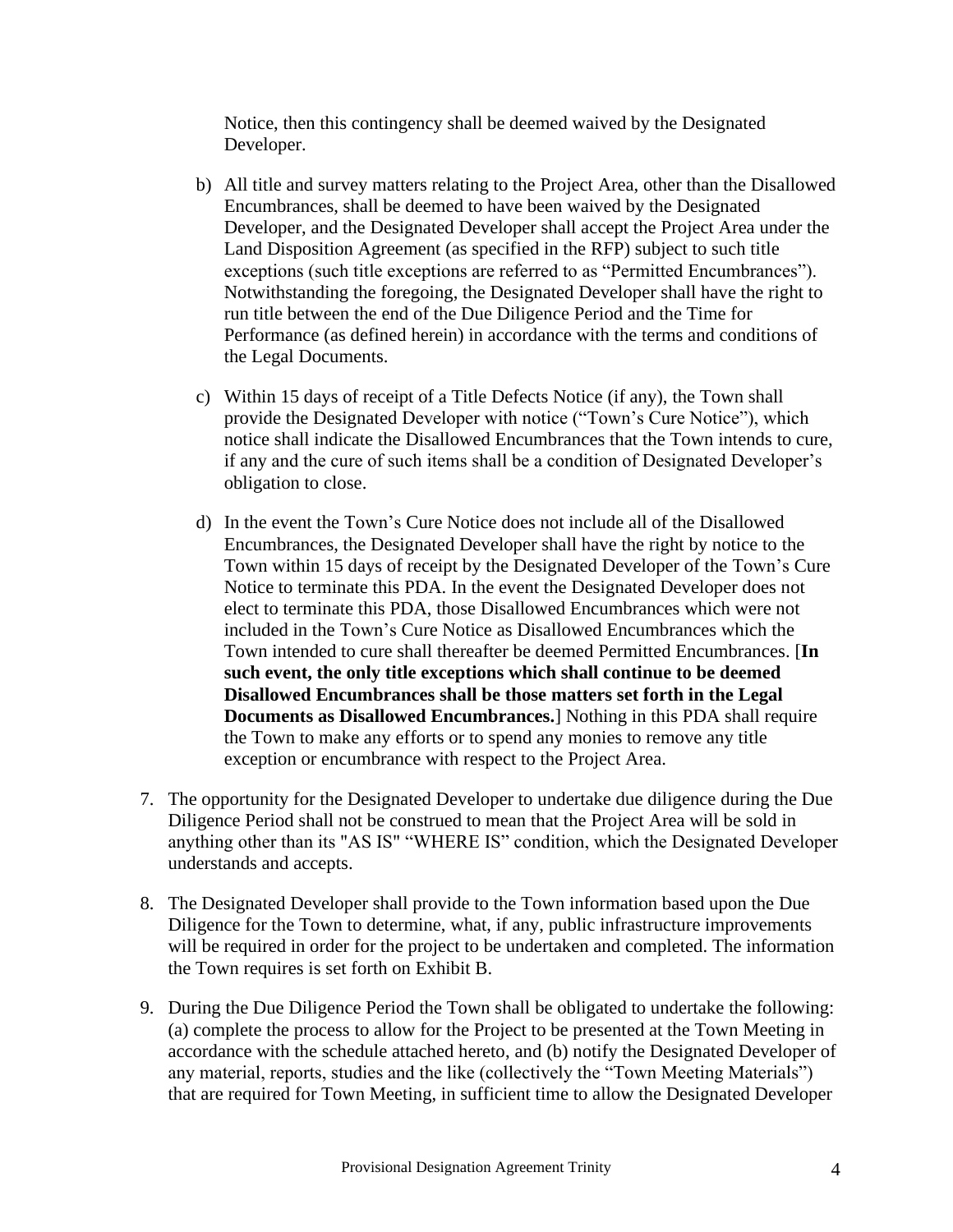to undertake or prepare the Town Meeting Materials. The Town agrees to provide the Designated Developer with copies of any submissions that the Town submits in support of the Project. The Town Meeting Materials that the Town currently requires are noted on the Exhibit B attached hereto. The parties hereto agree that Exhibit B shall be updated if there are additional Town Meeting Materials that the Town determines it requires before the Town Meeting.

- 10. During the Due Diligence Period, the Town and Designated Developer will work together to: (a) identify any easements that the Designated Developer may need for the construction of the Project and ongoing operation of the Project which easements will be incorporated into the LDA, (b) identify existing streets and sidewalks and any future streets or public ways (collectively the "Public Ways"), (c) use best efforts to work with appropriate entities to mitigate to the extent practicable, to the reasonable satisfaction of Designated Developer, the impacts of the nearby firing range, and (d) identify what areas of the Project Area, if any, other than the Public Ways, that will be retained by the Town. The Public Ways will be specifically excluded from the conveyance of the Project Area to the Designated Developer and the Town will retain ownership and responsibility for the Public Ways.
- 11. During the term of this PDA and prior to Town Meeting, the Designated Developer and the Town shall finalize and execute a Land Disposition Agreement ("LDA") together with related Legal Documents as required by this PDA and the RFP. Upon execution of the LDA it will be held in escrow pending approval of the Project at Town Meeting.

The LDA will set forth the terms and conditions for the implementation and delivery of the Project including, without limitation, the provisions listed in the Legal Documents section of the RFP, as well as the following:

- a) The closing date for delivery of the deed shall be March 31, 2024 (the "Closing Date") which Closing Date may be extended by the Designated Developer for two (2), six (6) month extension periods.
- b) Certification by the Designated Developer that information and representations contained in the Proposal remain true, complete, and accurate in all material respects.
- c) Construction will commence within thirty (30) days from the Closing Date and will be complete by March 31, 2026 with the right to extend for two  $(2)$  six-month terms. At the time of the closing the Town shall be obligated to convey good, clear, record and marketable title of the Project Area to the Designated Developer subject only to the Permitted Encumbrances. Notwithstanding the foregoing, the Designated Developer shall have the right to commence construction in phases.
- d) Specify the specific portions of the Project Area to be conveyed. Both parties recognizing that the Town may desire to retain certain building(s) or open space rather than convey it to the Designated Developer. The Town will not take any actions or agree to allow development, on behalf of itself or a third party, of any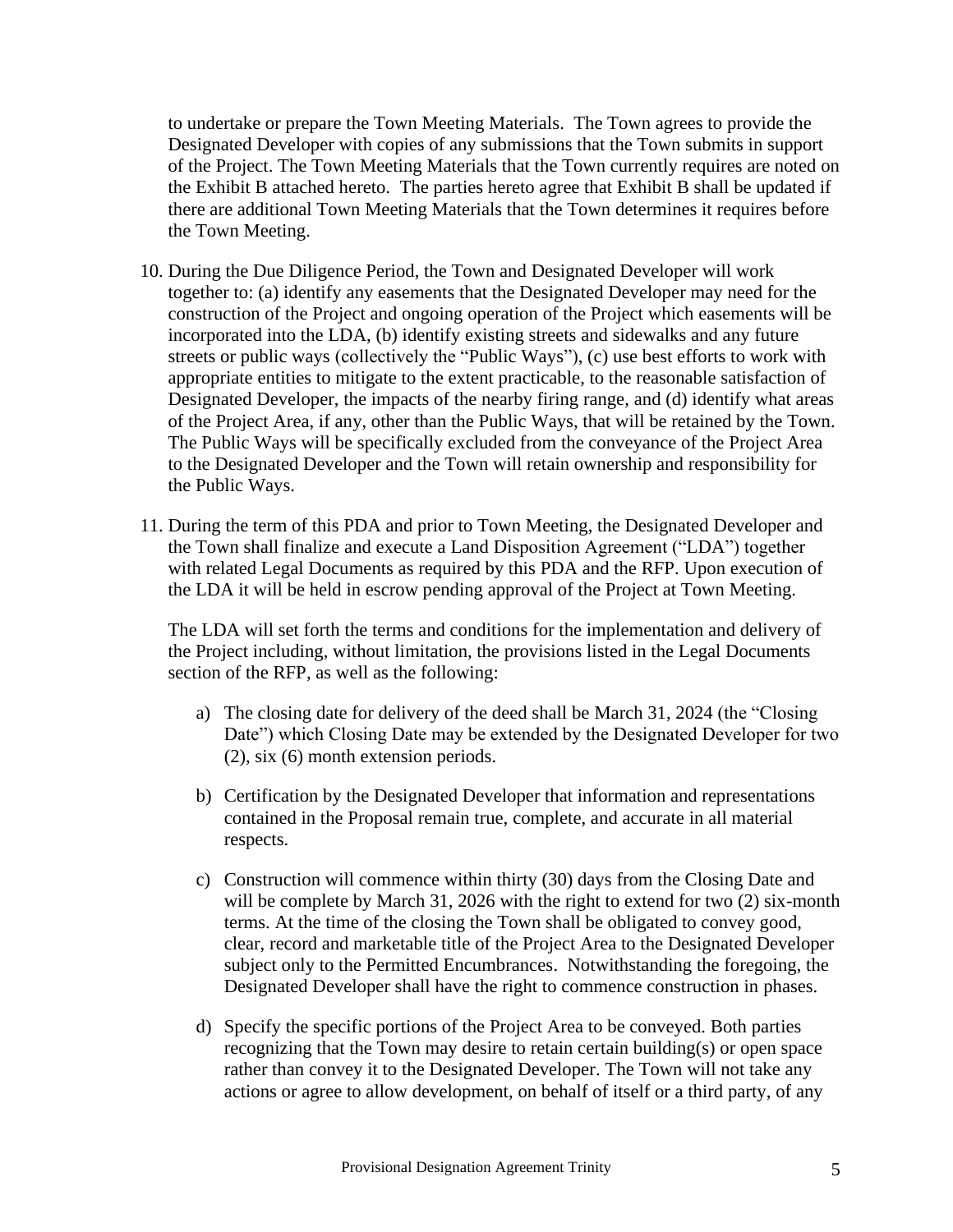portion of the Project Area, which it retains which would jeopardize the Developer's ability to utilize historic tax credits.

- e) Require that the Designated Developer execute the indemnification and defense agreement as required under the DCAMM LOA as to the Town and DCAMM related to environmental matters.
- f) Set forth those infrastructure improvements to be undertaken by the Designated Developer.
- g) The purchase price for the Project Area is TWO MILLION DOLLARS (2,000,000.00) (the "Purchase Price"). Notwithstanding the foregoing, if the Town and Designated Developer agree that the Town may convey less than the Project Area, the Purchase Price may be reduced. The process for determining the reduced purchase price, if any, will be set forth in the LDA. In addition, any reasonable and documented costs incurred by the Designated Developer related to the Due Diligence activites on any area of the Project Area which will be retained by the Town, shall be porportionaly reimbursed to the Designated Developer from the Town by a reduction in the Purchase Price. Notwithstanding the foregoing, the Purchase Price shall not be reduced by the retention of the Town of the agreed upon roads and sidewalks.
- h) A cooperation agreement that the parties will work together to obtain any required funding for the construction, upgrade and installation of infrastructure including public roads, water and sewer utility services for the project and the Property.
- i) Require compliance with the Massachusetts Historic Commission Memorandum of Agreement dated December 2, 2014.
- j) The execution and delivery of the LDA by the Town are subject to the approval of the Board of Selectmen.
- k) The LDA will contain a provision that will provide for the Project Area to revert back to the Town if the Designated Developer fails to complete the construction of the Project in accordance with the terms of the LDA. The Town will agree to record a Certificate of Completion upon the Designated Developer's receipt of a Certificate of Occupancy to evidence the Designated Developer's compliance with the terms of the LDA, which will automatically release the Town's reverter.
- l) Upon conveyance, the deed and any other documents or plans relevant to the closing shall be recorded at the Norfolk Registry of Deeds, and these recording costs, any applicable excise tax then due and owing, and any other costs and expenses incurred by the Town as a result of such conveyance shall be the responsibility of the Designated Developer, although the parties contemplate that such conveyances shall be exempt from taxation under the provisions of M.G.L. Chapter 64D.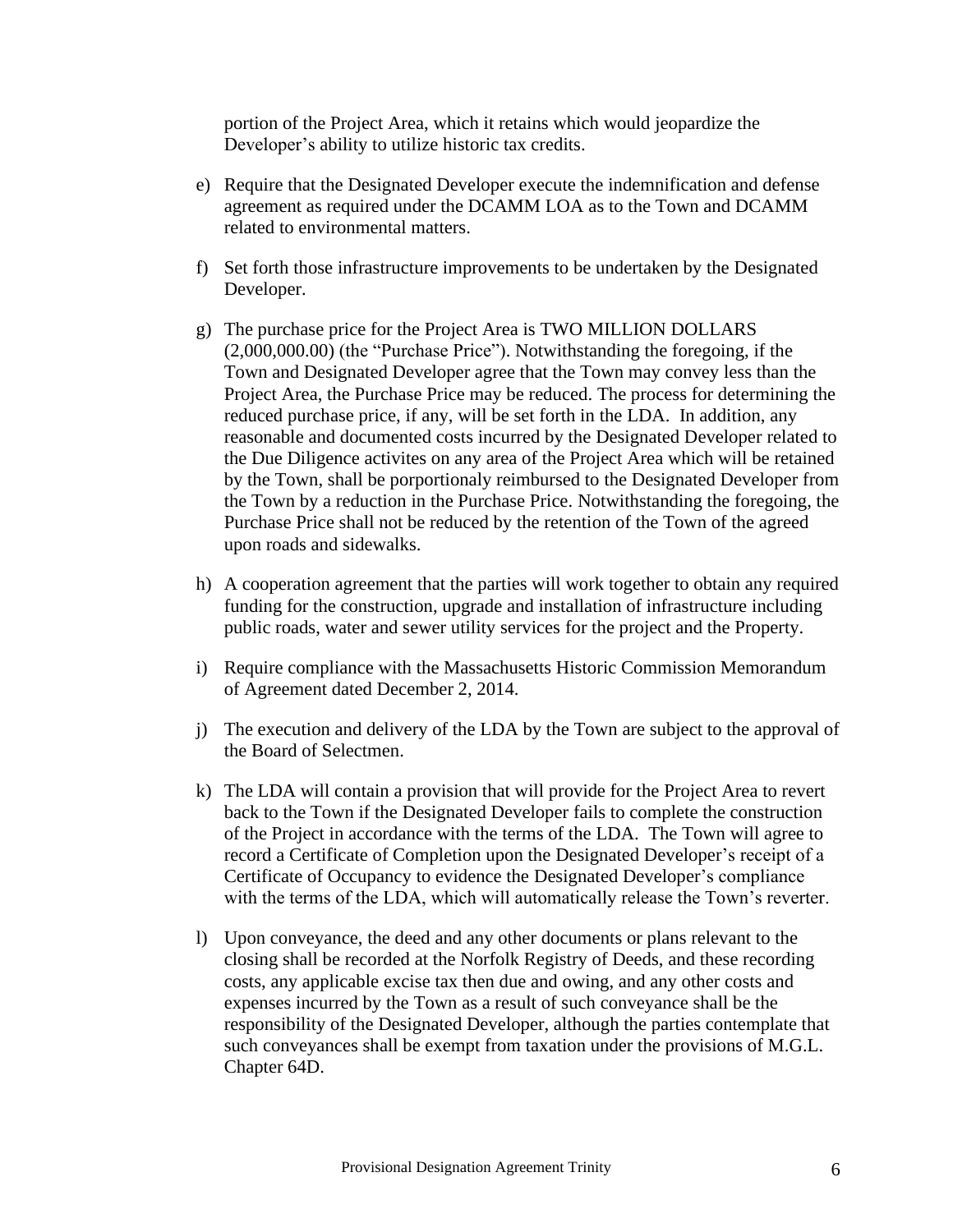- m) Transfers of all or portions of the Project Area are allowed provided that the same are in accordance with the terms provided for in the LDA, and that any successor to the Designated Developer will be able to undertake and execute the development contemplated by the LDA. The Designated Developer shall have the right to assign its interest in the LDA and/or the Project Area to an affiliate of the Designated Developer which shall include the same, principals, officers, members, and/or be wholly owned by the Designated Developer, without the consent of the Town.
- n) The Town and the Designated Developer shall include a requirement in the LDA that the parties agree to record at the Registry of Deeds an agreement that sets forth any ongoing restrictions for the Project Area owned by the Designated Developer, or any portion of the Project Area retained by the Town.
- o) Upon completion of construction, the Board shall request that a future Town Meeting accept the roads, sidewalks and associated utilities. Notwithstanding the foregoing, the Town shall be responsible, as the owner of Streets and Ways for maintenance, repair and snow removal. The inner-loop will remain private and the responsibility of the Designated Developer. Said roads, easement and responsibilities shall be specifically determined in the LDA.
- p) The Town will agree to cooperate with the Designated Developer in any applications for permitting or approvals including but not limited to submitting applications or letters of support to MHC, NPS, DHCD and EOHED.
- q) The Town and Designated Developer will work to establish public access regulations for the development of the Project Area.
- r) The Designated Developer recognizes that the Town retained the right in the RFP not to transfer all parcels included in the Project Area in the disposition. Notwithstanding same, the Town recognizes that the Designated Developer has an interest in protecting its proposed project from any detrimental impacts associated with future use or development impacts of parcels retained by the Town. To that end, the Town and Designated Developer agree that during the Due Diligence period and in a timely manner, the Town will work together so that the Town makes its determination in an expedited fashion to determine which parcels the Town will retain. In the event that the Town determines that the Town will retain any portion of the Project Area, the future use of those portion(s) of the Project Area will be governed by the parameters of the Zoning Bylaw for the area retained.
- 12. This PDA shall expire ("Expiration Date") at the time of the Town Meeting at which time the LDA shall be released from escrow. The Expiration Date may only be extended (i) if there were any conditions that were required at Town Meeting that need to be incorporated into the LDA in which event the Expiration Date will be extended, for no additional fee, for fourteen (14) days, or (ii) upon written agreement of the parties. In the event of a requested extension based on (ii) above, the Town reserves the right to require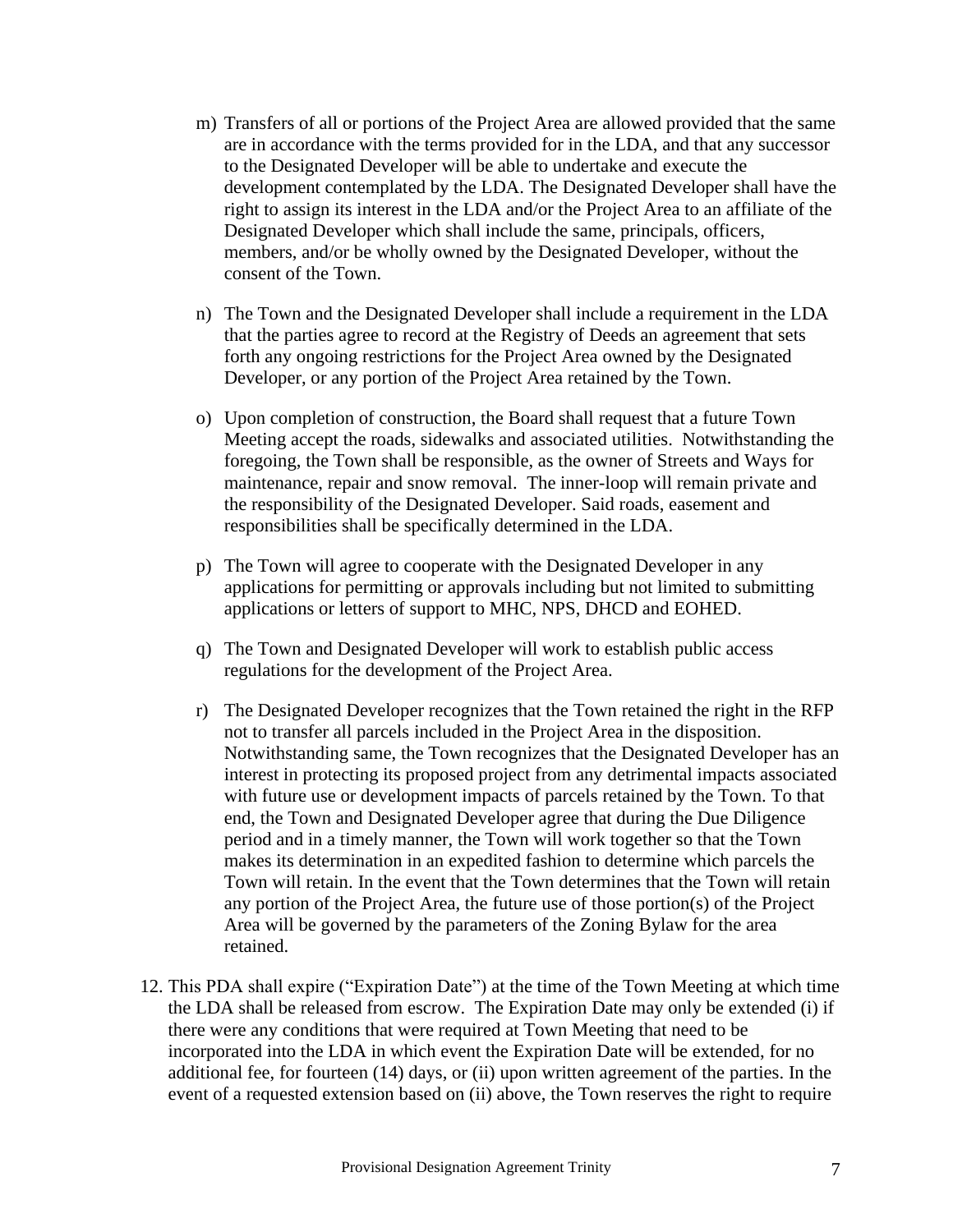the Designated Developer to pay a nonrefundable extension fee (but applicable to the Purchase Price) of \$10,000 for each 30- day extension agreed to by the Town. Notwithstanding the foregoing, this PDA is contingent upon the timely and full satisfaction by the Designated Developer of all the terms and conditions set forth in this PDA, the Board Action, and the RFP. If the Designated Developer fails to fulfill any of these terms and conditions, the Town shall have the right to terminate this PDA. If the parties have not entered into a mutually satisfactory LDA on or before the Expiration Date, then this PDA will expire on the Expiration Date, unless extended as provided herein. In the event of termination or expiration of this PDA, neither party shall have any rights, obligations or recourse to or against the other under this PDA or the RFP.

- 13. Upon execution of this PDA and again at execution of the LDA and on the Closing Date, in addition to other documents that may be required by the Town, the Designated Developer shall deliver fully completed and executed originals of the M.G.L. c. 7C Disclosure Statement, defense and indemnification agreement and MEPA Agreement in the forms to be attached to the LDA.
- 14. Either party exercising any termination rights or fulfilling any other notice requirements set forth in this PDA shall give notice, in writing, to the other party by delivering said notice in person with receipt or by sending by certified mail "return receipt requested", email or by nationally recognized overnight delivery service to the addresses listed below:

| If to the Town:             | <b>Board of Selectmen</b><br><b>Town House</b><br>459 Main Street<br>Medfield, Massachusetts 02052                                                    |
|-----------------------------|-------------------------------------------------------------------------------------------------------------------------------------------------------|
| With a copy to:             | Lisa L. Mead<br>Mead Talerman & Costa, LLC<br>30 Green Street<br>Newburyport MA 01950<br>978 463 7700 ext. 101<br>Lisa@MTClawyers.com                 |
| If to Designated Developer: | <b>Trinity Acquisitions LLC</b><br>75 Federal Street<br>Boston MA 02110                                                                               |
| With a copy to:             | Deirdre M. Robinson, Esq.<br>Robinson & Cole LLP<br>One Boston Place, 26 <sup>th</sup> Floor<br>Boston, MA 02108<br>617-557-5928<br>DMRobinson@rc.com |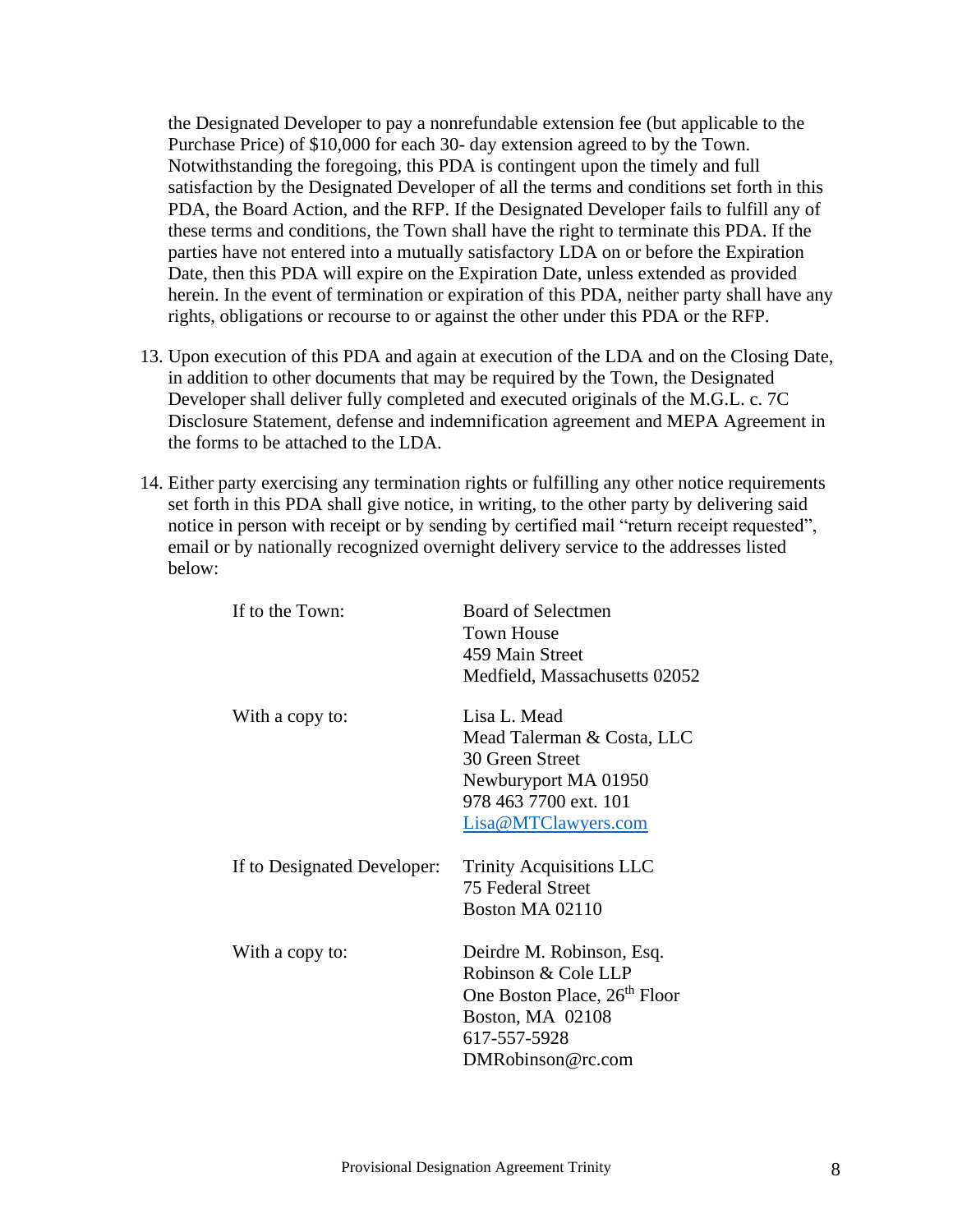or at such other address as the party to be notified may have designated hereafter by notice in writing to the other party. Notices that are delivered shall be deemed given when received. Notices sent by certified mail shall be deemed given five (5) days after being deposited in the United States mail, postage prepaid, return receipt requested.

- 15. No transfer (by assignment or otherwise) of all or part of the Designated Developer's interest in this PDA shall be made without the prior written approval of the Town, which approval may be withheld in its sole discretion. The Town will have the right to require additional compensation and to impose conditions on any such transfer or assignment.
- 16. Neither party shall record this PDA and it shall be void if recorded.
- 17. Only a fully executed and delivered LDA shall constitute a binding agreement by the Town for the disposition of the Project Area and serve as the Town's formal and final designation of the Designated Developer for the sale and redevelopment of the Project Area. Upon execution of the LDA, it shall supersede all provisions of this PDA. This PDA shall be governed for all purposes by Massachusetts law, without application to Massachusetts law governing choice of law.
- 18. Any amendments to this PDA shall be in writing signed by both parties hereto.
- 19. During the term of this Agreement and through the execution of an LDA and until the conveyance of the Property, the Town shall have the right to rent out or otherwise let the Property to third parties for temporary use thereof and the scheduling of same shall be done in cooperation with the Designated Developer. For avoidance of doubt, the Town will use best efforts to be sure any such use will not interfere with the due diligence activities.
- 20. The Town agrees that the Town is exclusively negotiating with the Designated Developer for the Project Area during the Due Diligence Period.
- 21. The Town agrees to use its best efforts to provide to the Designated Developer any material it has, to the best of its knowledge, in its possession that was not part of the RFP that relates to the Project Parcel within fourteen (14) days from the Effective Date. For the purpose of this provision, the Town shall be deemed to be the Board of Selectmen, the Town Adninistrator and Assistant Town Adninistrator, Town Counsel, and the Planning and Zoning Office. For avoidance of doubt the Town has many years of interactions involving the Property and has taken all due efforts to provide the Designated Developer with the material that it believes that it has. In the event, a document is discovered after the fourteen day period of which the Town was not aware, said lack of provision of the document will not be deemed a default by the Town.
- 22. The Parties acknowledge that this PDA does not include all of the terms and conditions of the sale, including insurance, exact parcel of land or final price, among others and is made in contemplation of the execution of the LDA which will be the final agreement of the Parties. Therefore, in the event a final LDA is not mutually agreed upon or the Town Meeting does not approve the conveyance of the Project Area, this Agreement shall be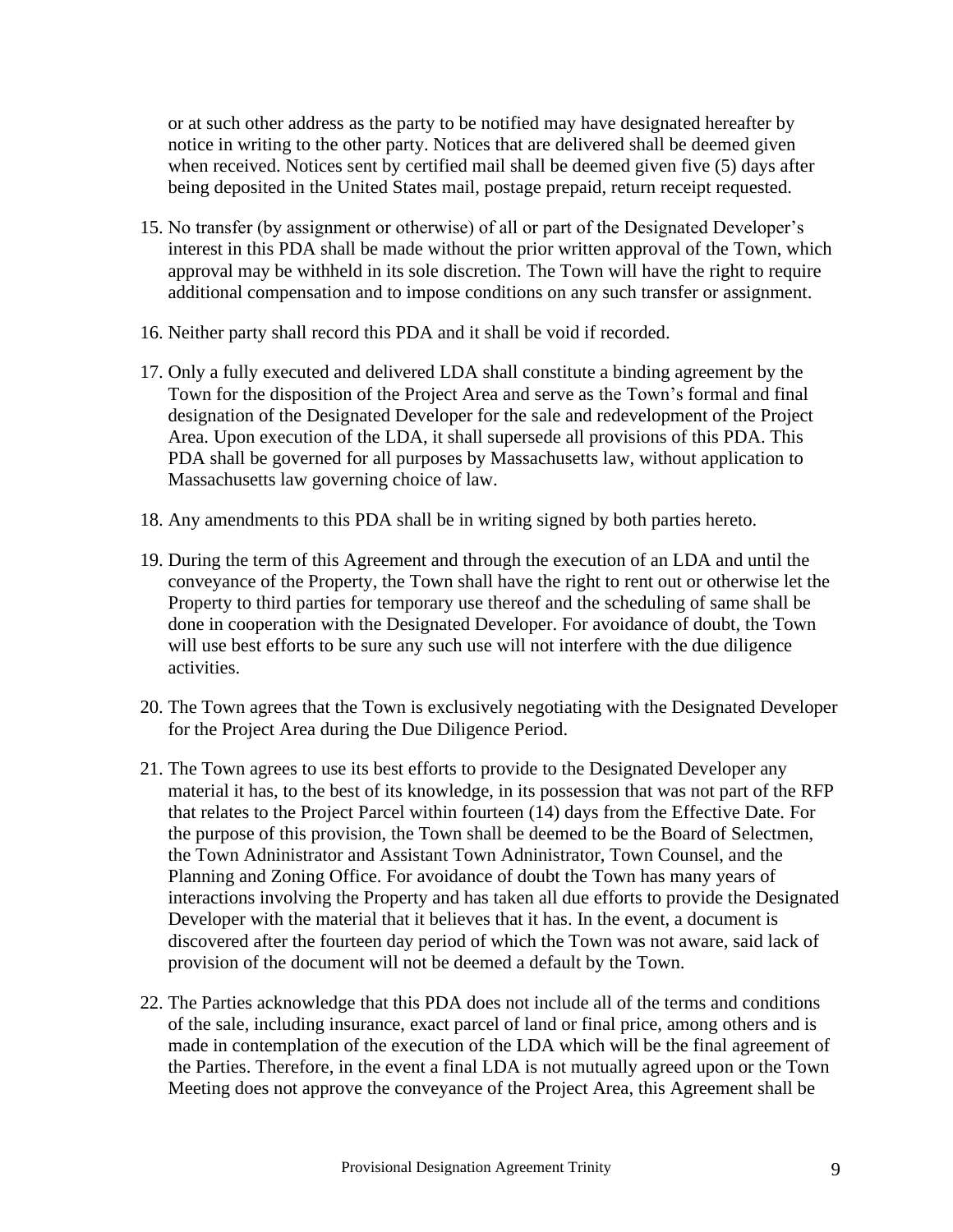null and void, and but for the paragraphs 3, 4 and 5, dealing with the deposit or payment hereunder, neither party shall have any recourse against the other at law or in equity.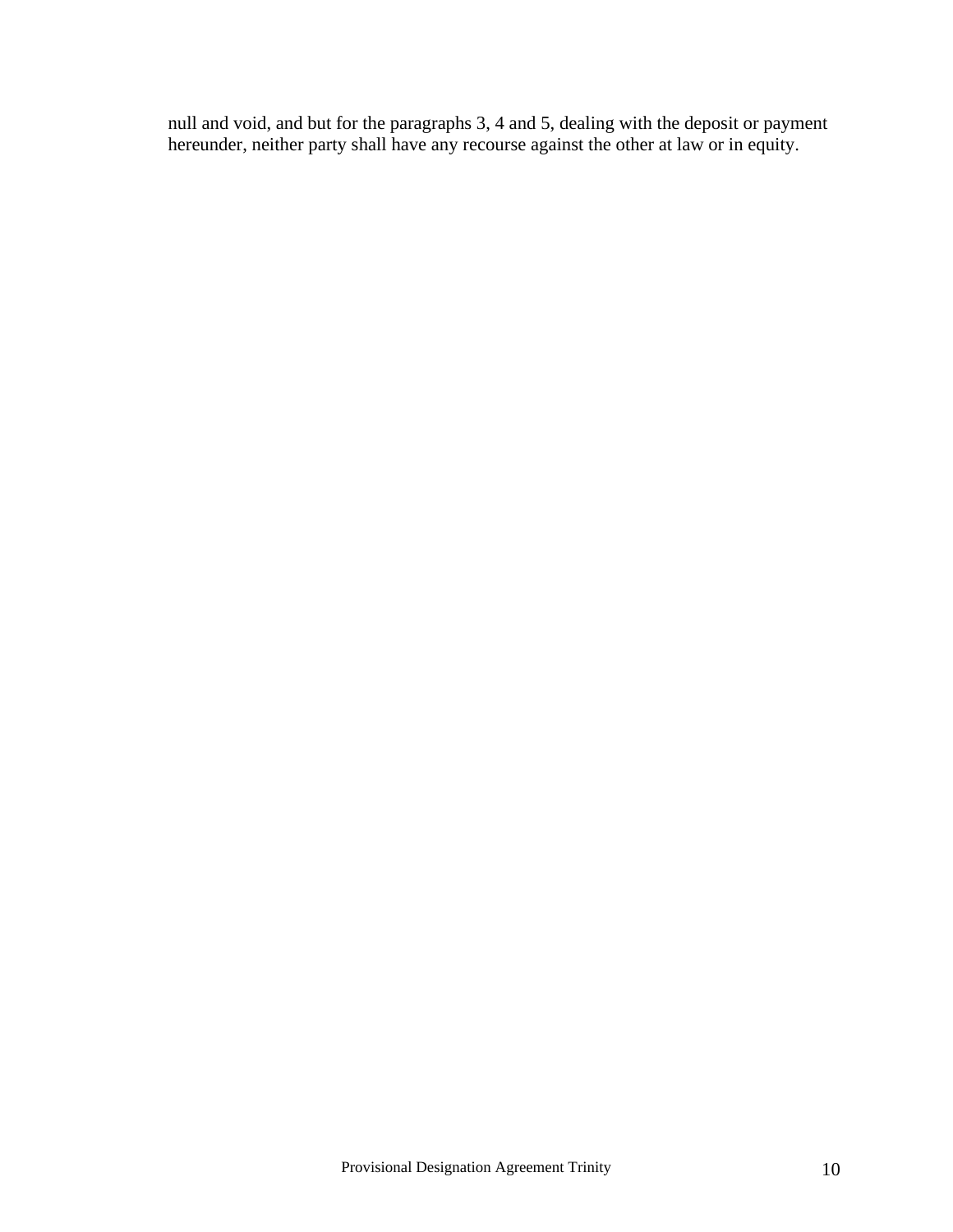Executed as of this \_\_\_\_\_ day of \_\_\_\_\_\_\_\_\_\_\_\_\_\_, 2022.

<u> 1980 - Johann Barbara, martxa amerikan personal (</u> Medfield Board of Selectmen

#### ACCEPTED AND AGREED TO BY THE DESIGNATED DEVELOPER

Trinity Acquisitions LLC

| By:    |  |
|--------|--|
| Name:  |  |
| Title: |  |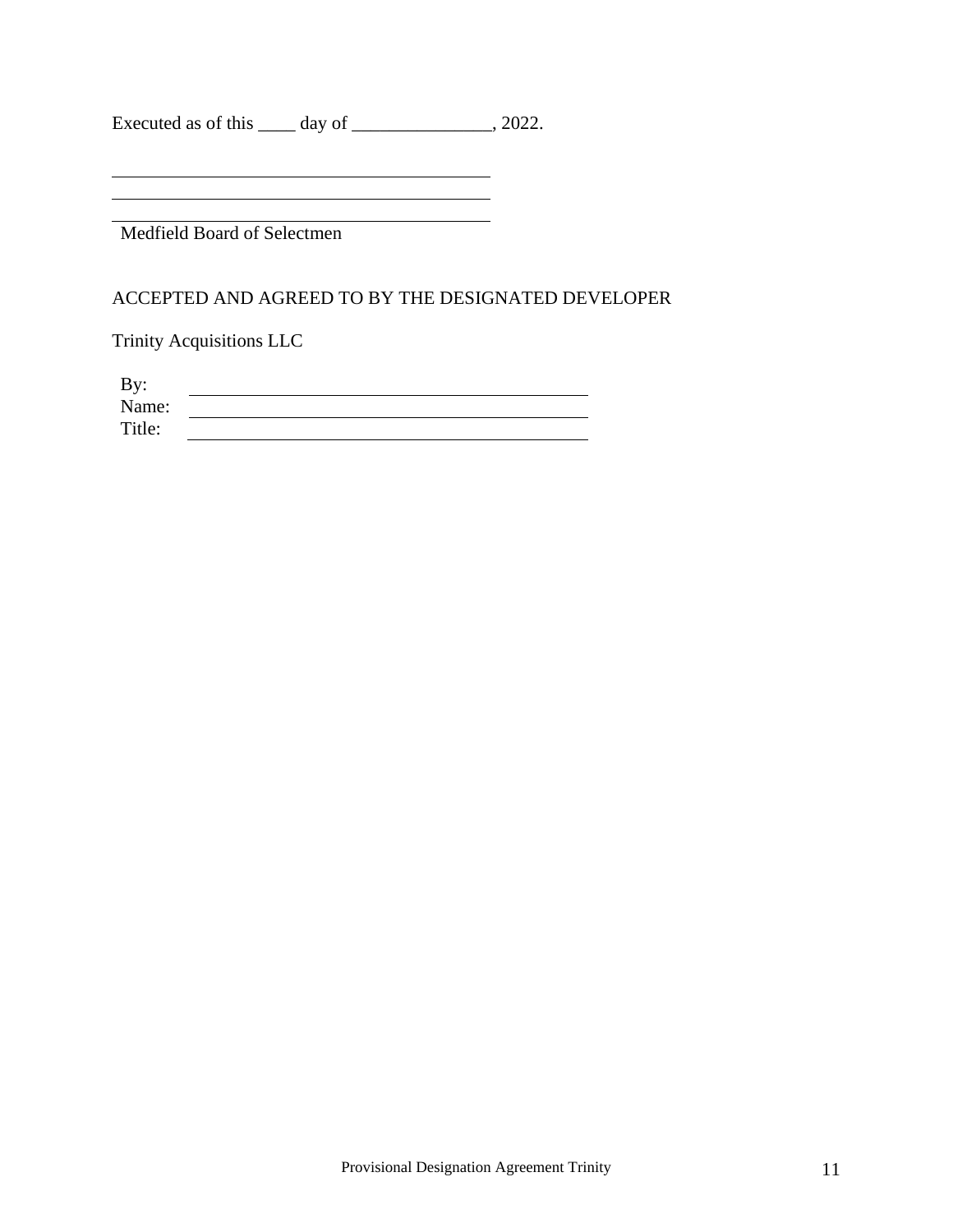### EXHIBIT A PROJECT AREA PLAN

The premises as described in the Request for Proposals: the Medfield State Hospital as appears on the Assessor's Tax Maps as Map-Parcel 71-001, excluding the, Laundary Parcel, Water Tower and Cultural Alliance of Medfield Leased Premises, identified below:

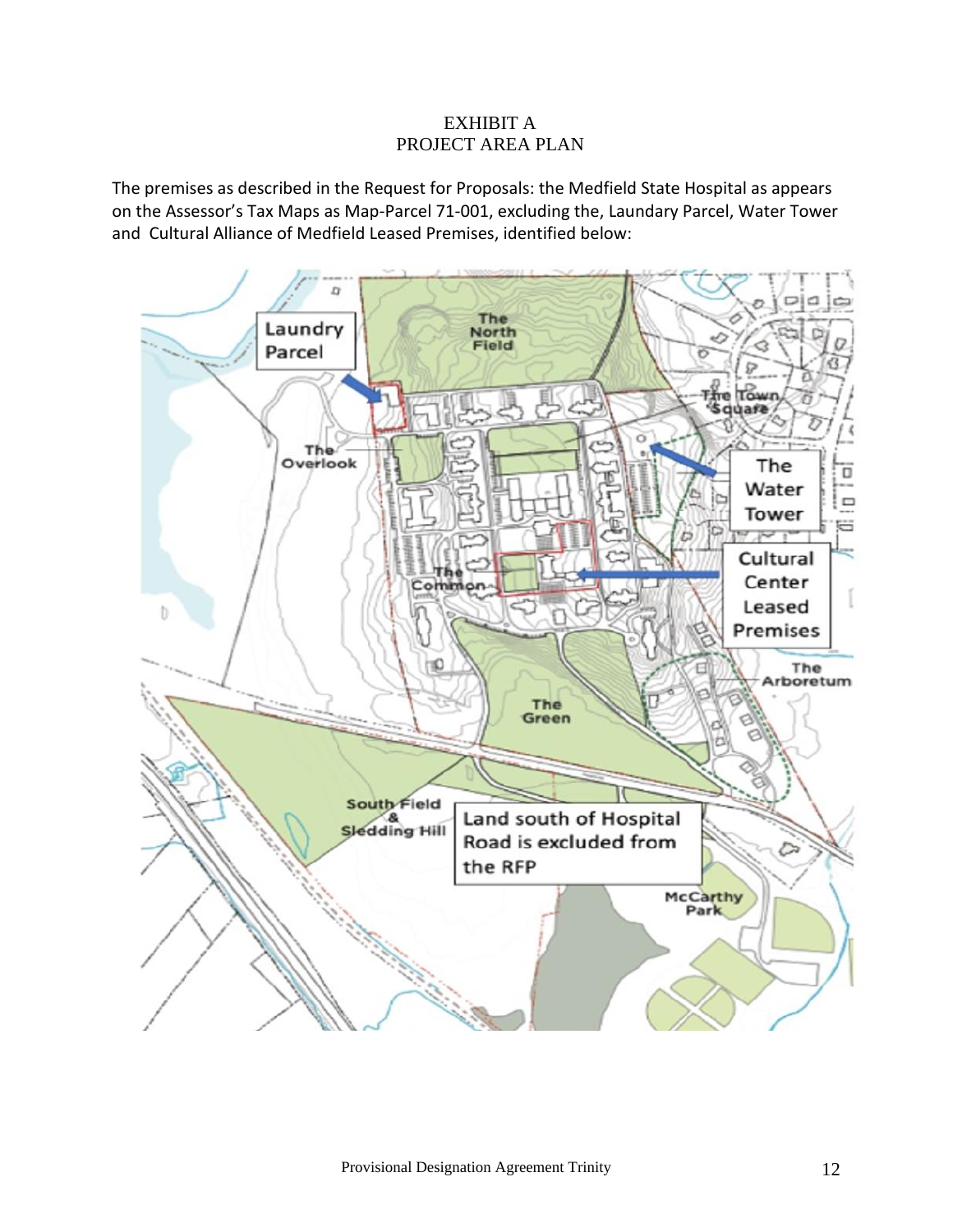# EXHIBIT B

## DUE DILIGENCE ACTIVITIES

| <b>DISCIPLINE</b>                                       | <b>CONSULTANT</b>                         | <b>SCOPE OF TRINITY DUE DILIGENCE SERVICES</b>                                                                  |
|---------------------------------------------------------|-------------------------------------------|-----------------------------------------------------------------------------------------------------------------|
| Developer                                               | <b>Trinity Acquisitions</b><br><b>LLC</b> | • Mutual agreement with Town on strategy for gun<br>range                                                       |
|                                                         |                                           | • Conversations with Town and relevant state                                                                    |
|                                                         |                                           | Agencies (EOHED, MHC, DCAM) regarding                                                                           |
|                                                         |                                           | Project                                                                                                         |
|                                                         |                                           | • Agreement with CAM on scope of work and<br>program                                                            |
| <b>Fiscal Analysis</b>                                  | Fougere                                   | • Updated fiscal impact report                                                                                  |
|                                                         |                                           | • Preliminary infrastructure maintenance costs and<br>snow removal                                              |
| <b>Market Study</b>                                     | <b>Byrne McKinney</b>                     | • Rental market study                                                                                           |
| Noise/Gun Range                                         | Acentech                                  | • Feasible plan for gun range mitigation                                                                        |
| <b>Hazardous Materials</b><br>Scan                      | Vertex                                    | • Test 4 buildings for lead paint, asbestos,<br>hazardous materials                                             |
| Environmental                                           | <b>McPhail Associates</b>                 | • Environmental assessment report                                                                               |
| <b>Existing Conditions</b>                              | <b>Existing Conditions</b>                | • As built survey for all major buildings                                                                       |
| Design                                                  | <b>ICON</b>                               | • Schematic plans                                                                                               |
| Utilities, Access,<br>Easements, Flood<br>Zone, Traffic | <b>VHB</b>                                | • Updated traffic study<br>• Preliminary updated water and sewer capacity<br>study                              |
| Permitting                                              | <b>Fort Point</b>                         | • Review of existing permitting documents<br>• Updated list of all required federal, state and local<br>permits |
| <b>Historic</b>                                         | <b>PAL</b>                                | • Coordinate with Town officials on compliance with                                                             |
|                                                         |                                           | MOA and preserving building eligibility for credits<br>• MHC and NPS Part I submission and approval             |
| Legal & Title                                           | Robinson & Cole                           | • PDA, Term Sheet, LDA, title report                                                                            |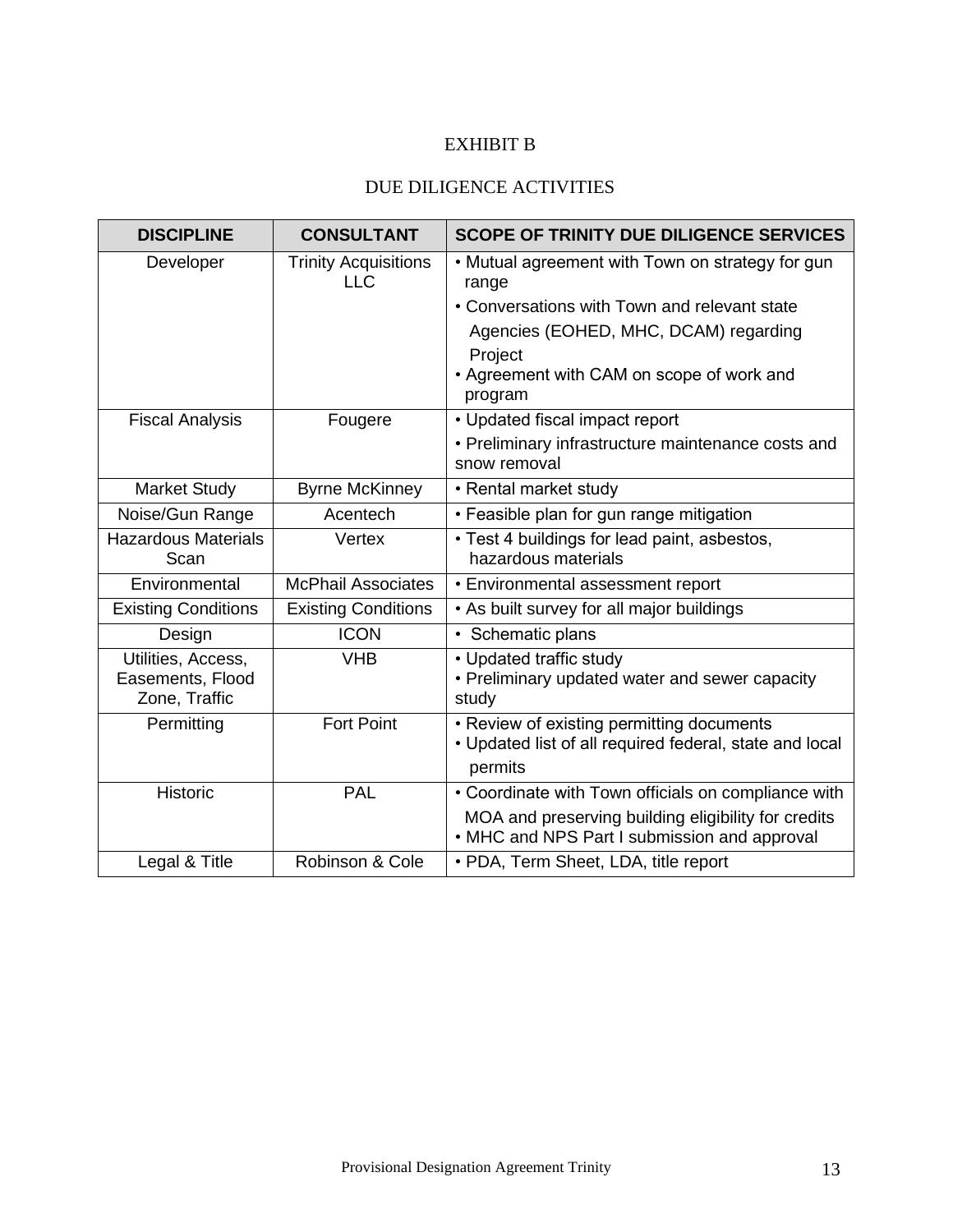#### **EXHIBIT C RIGHT OF ENTRY AND LICENSE AGREEMENT**

|                                          | Town of Medfield                                                     |
|------------------------------------------|----------------------------------------------------------------------|
| Property Owner(s):                       | 459 Main Street                                                      |
|                                          | Medfield 02052                                                       |
| <b>Property Address:</b>                 | Hospital Road                                                        |
|                                          | Medfield MA                                                          |
|                                          | Shown on Plan 4 of Book 634 of 2014 (the<br>"Property")              |
| Description of the Work to be Performed: | Site assessment activities solely as defined<br>specifically herein. |

For Access to Property for the Purpose(s) Hereinafter Described

THIS RIGHT OF ENTRY AND LICENSE AGREEMENT (this "Agreement") is made as of this \_\_\_ day of December, 2021, by and between Town of Medfield, acting by and through the Board of Selectmen, a Massachusetts municipality with an address of 459 Main Street, Medfield, Massachusetts 02052, the record owners (the "Owner") of property located at Hospital Road, Medfield, Massachusetts (the "Property"), and Trinity Acquisitions LLC, a Massachusetts limited liability company with an address of 75 Federal Street, Boston, Massachusetts, 02110, its employees, assignees, consultants and contractors (collectively, the "Trinity").

#### RECITALS

WHEREAS the Trinity desires to have a license and privilege to enter onto the Property for the purpose of performing assessment activities related to the redevelopment of the Property in accordance with the Provisional Development Agreement attached hereto and incorporated herein by reference, including all attachments thereto specifically, Trinity will undertake the activities set forth on Exhibit C-1 (collectively the "Work"); and

WHEREAS the Owner desires to allow the Trinity to enter upon the Property for the purpose of conducting the Work and any other activities incidental thereto.

NOW, THEREFORE, for good and valuable consideration the receipt and sufficiency of which is hereby acknowledged and for the mutual promises set forth herein, the parties agree as follows: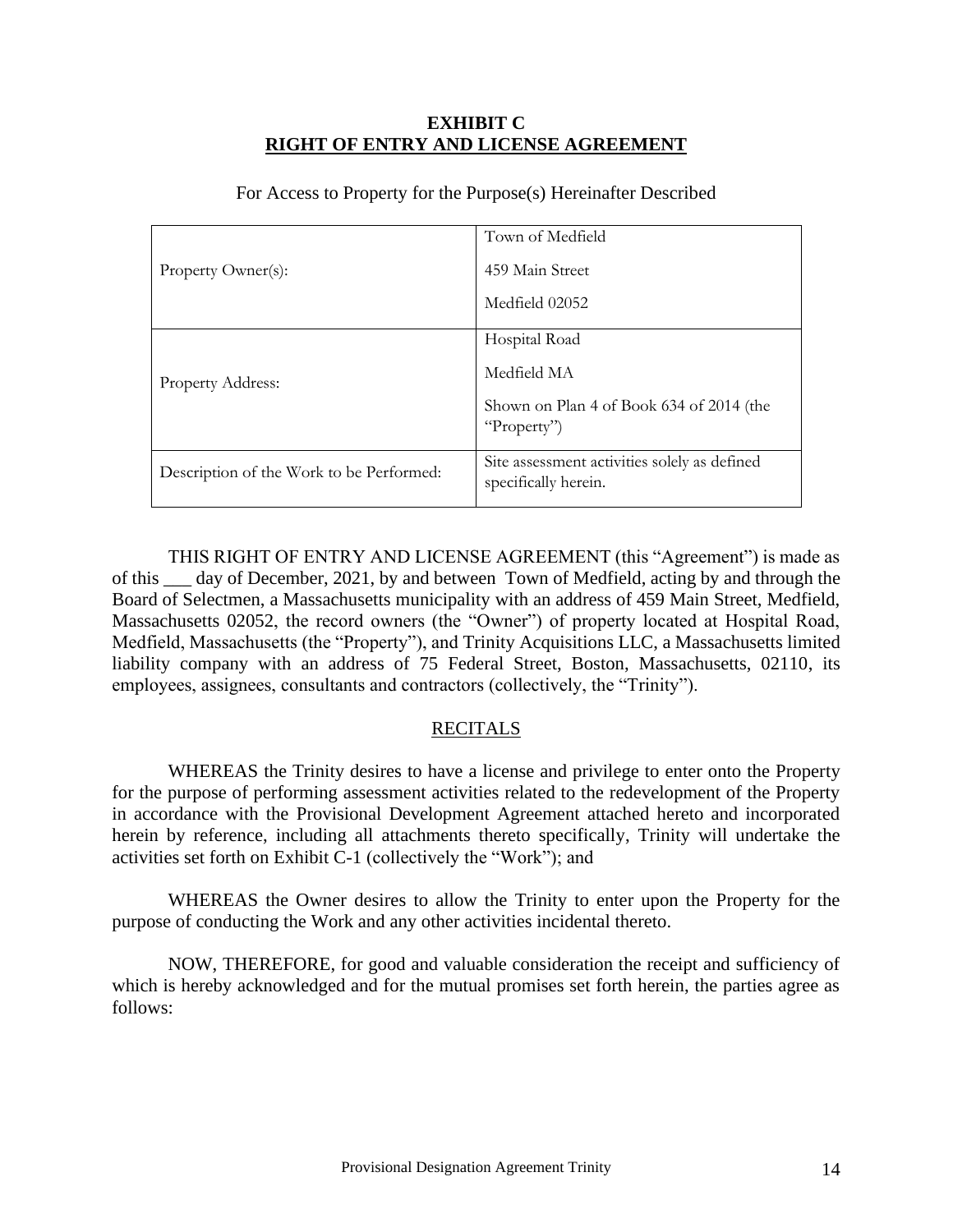#### RIGHT OF ENTRY

1. The Owner hereby grants to the Trinity the right to enter upon the Property in order to undertake the Work on the Property access the area at reasonable times in accordance with Paragraph No. 2 hereof, to conduct the Work. Trinity will undertake and complete the Work in compliance with all applicable laws and requirements and at its sole cost and expense.

2. Any areas disturbed as a result of the access granted herein shall be restored as nearly as practical to their original condition. Specifically, any excavated areas will be backfilled with the original material plus an amount of fill equivalent to that removed (excepting therefrom any nominal amounts that may be removed for analysis) and the original sod, mulch or stone will be replaced. It is understood and agreed that all equipment and personnel required for the aforesaid assessment or activities related thereto shall be determined by the Trinity at its sole discretion. It is further understood that all work, whether related to the assessment or to the restoration of disturbed areas, will be conducted between 8:00 a.m. and 5:00 p.m. Monday through Friday only, and with three (3) days advance notice to the Owner.

3. Trinity hereby assumes the entire and complete risk of entering on the Property to perform the assessment activities described above, and agrees to assume, on behalf of itself and its employees, assignees, consultants and contractors, the risk of operations permitted by this Agreement. Trinity shall release, indemnify and hold the Owner harmless for personal injury to the Trinity's employees, assignees, consultants and contractors, and for loss of or damage to the property and equipment of the Trinity, its employees, assignees, consultants and contractors while on the Property. Further, Trinity agrees to release, indemnify and hold the Owner harmless from, for and against any and all claims which may be the result of the Trinity's work during the course of undertaking the Work. Trinity shall be responsible for any loss of or damage to the Property. Trinity shall provide to the Owner a Certificate of Insurance with the Owner listed as additional insured. Such insurance coverage shall be maintained for the duration of the work, as follows: comprehensive general liability insurance written on an occurrence basis, including completed operations coverage; products liability coverage and independent contractors liability coverage, with a combined single limit provision for bodily injury and/or property damage of at least \$1,000,000.00; comprehensive automobile liability insurance with a single limit provision, written on an occurrence basis, covering all owned vehicles, hired vehicles and non-owned vehicles for all personal injury, death and property damage, of at least \$1,000,000.00; professional liability coverage, if applicable, including errors and omissions coverage, of at least \$1,000,000.00 for each claim and as an annual aggregate; and worker's compensation liability insurance within statutory limits. With the exception of the professional liability coverage, all of the above insurance coverage should be primary, non-contributory and include a waiver of subrogation.

4. Trinity shall provide copies of the results of the Work undertaken from the Property to the Owner at no cost to the Owner, upon completion, and shall provide to the Owner's related professionals access during the work. Trinity shall notify the Owner of the date and time of any of the Work being undertaken three (3) days hours prior to any Work activity, and the Owner's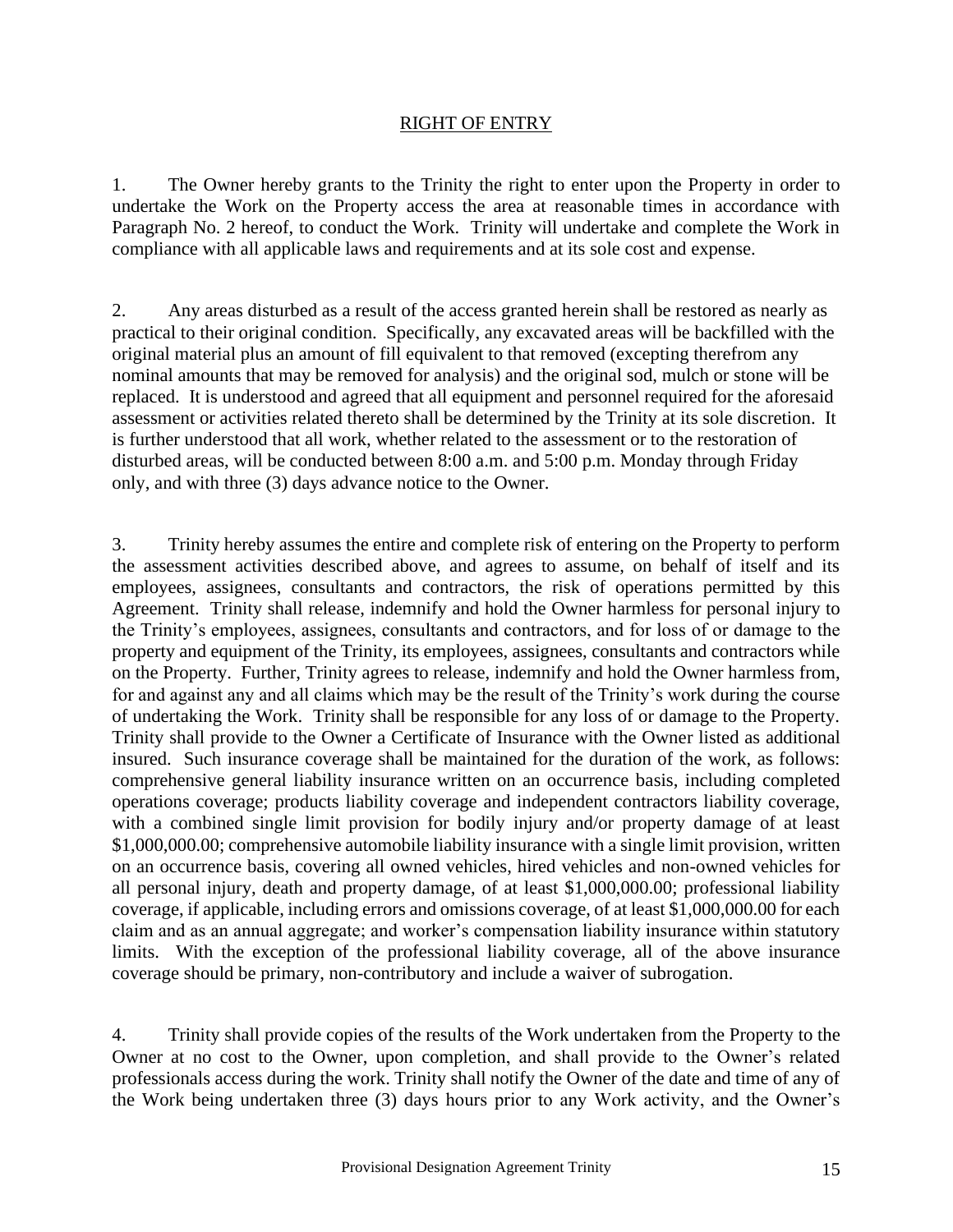professional may accompany Trinity on-site simultaneously during the performance of Trinity's Work. At no time shall the Trinity be delayed in scheduling or in its work due to the availability, unavailability or presence or non-presence of the Owner's professionals.

5. The Owner agrees to cooperate with the Trinity in its application(s) for local permit(s), license(s) and/or other approval(s), if any, required for performance of the aforesaid Work, including but not limited to application(s) to the Medfield Conservation Commission for work proposed in areas subject to the Wetlands Protection Act, G.L. c. 131, § 40, or the Medfield Wetlands By-Law. As the holders of title to the Property, the Owner agrees, if necessary, to cosign any application(s) for local permit(s), license(s) and/or other approval(s), as aforesaid; provided, however, that any and all costs and expenses with said application(s) and related to the assessment activities shall be borne by Trinity. The Owner agrees not to contest Trinity's application for any required permit(s), license(s) or approval(s), for the activities as specified in Paragraph No. 1 above, nor shall the Owner challenge the grant or issuance of same; provided, however, that Trinity shall accept sole responsibility for and satisfy at its sole expense any and all conditions of any such permit(s), license(s) or approval(s). In no event shall any provision of this Agreement require that the Owner grant Trinity access to perform work pursuant to a permit, license or other approval with one (1) or more conditions that Trinity does not, in writing, agree to accept sole responsibility for and satisfy at its sole expense.

6. All notices or other submissions required by or appropriate under this Agreement shall be sent by first-class mail, facsimile, overnight delivery service or certified mail, return receipt requested, to the Owner or Trinity, as applicable, at the addresses listed in the paragraph preceding the Recitals.

7. The Owner and Trinity hereby represent that they have each read this Agreement in its entirety, that they fully understand all the provisions hereof and that they are voluntarily entering into this Agreement having each had the opportunity to consult with counsel.

8. This Agreement shall be valid through \_\_\_\_\_\_\_\_\_\_\_\_\_\_\_, 2022, except that Trinity's obligations and acknowledgements under Paragraph Nos. 2 through 5 shall survive the expiration of this Agreement. Said date may be extended only with the consent of the Owner, which consent shall not be unreasonably withheld, and only upon modification hereof.

By signing below, the Owner acknowledge that they are granting a license and privilege to the Trinity, as aforesaid, and authorizing the above-described work to proceed.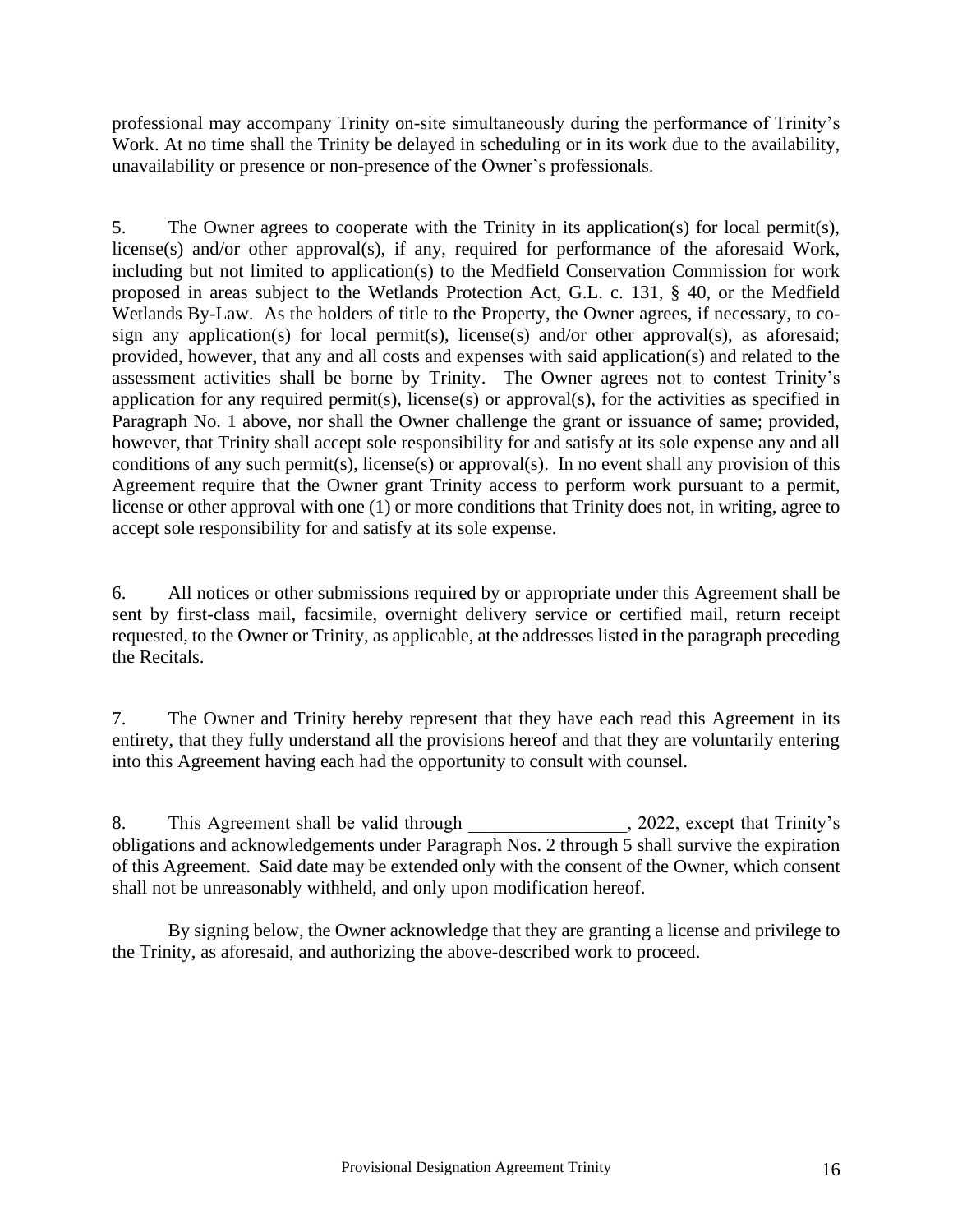IN WITNESS WHEREOF, the parties have executed and acknowledged this Agreement as of the date first above written.

Board of Selectmen

The Town of Medfield Trinity Acquisitions LLC

 $\text{By:}\_$ 

Its Chair, Duly Authorized